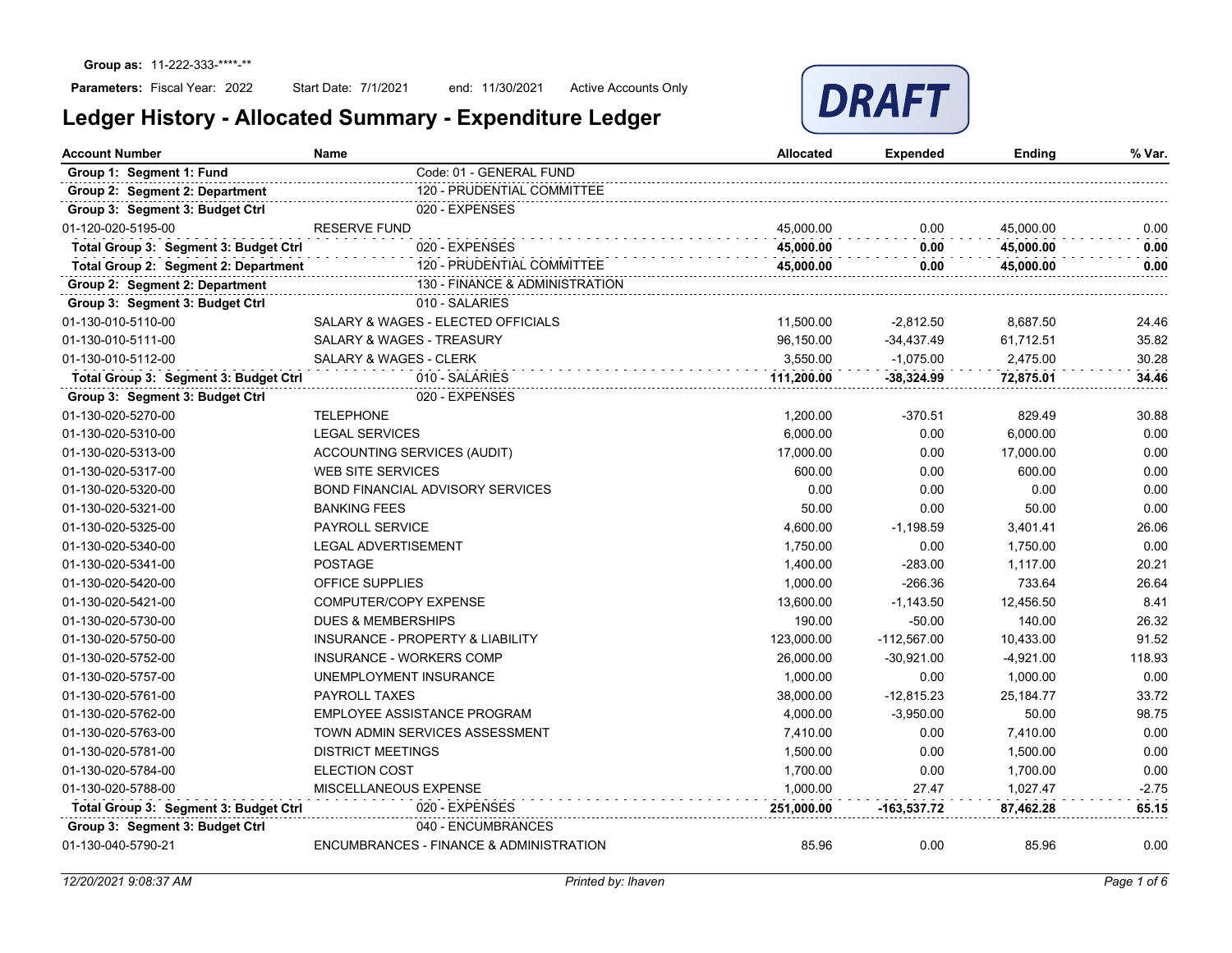

| <b>Account Number</b>                 | <b>Name</b>                             | Allocated    | <b>Expended</b> | Ending       | % Var. |
|---------------------------------------|-----------------------------------------|--------------|-----------------|--------------|--------|
| Total Group 3: Segment 3: Budget Ctrl | 040 - ENCUMBRANCES                      | 85.96        | 0.00            | 85.96        | 0.00   |
| Total Group 2: Segment 2: Department  | 130 - FINANCE & ADMINISTRATION          | 362,285.96   | $-201,862.71$   | 160,423.25   | 55.72  |
| Group 2: Segment 2: Department        | 220 - FIRE                              |              |                 |              |        |
| Group 3: Segment 3: Budget Ctrl       | 010 - SALARIES                          |              |                 |              |        |
| 01-220-010-5113-00                    | SALARY & WAGES - CHIEF                  | 160,465.00   | $-62,709.50$    | 97,755.50    | 39.08  |
| 01-220-010-5115-00                    | SALARY & WAGES - DEPUTY CHIEF           | 117,875.00   | -46,066.06      | 71,808.94    | 39.08  |
| 01-220-010-5120-00                    | SALARY & WAGES - PERM FULL TIME         | 959,800.00   | -398,584.48     | 561,215.52   | 41.53  |
| 01-220-010-5124-00                    | SALARY & WAGES - INCIDENT PERM          | 35,000.00    | $-11,591.44$    | 23,408.56    | 33.12  |
| 01-220-010-5125-00                    | <b>SALARY &amp; WAGES - TRAINING FT</b> | 75,000.00    | $-4,607.40$     | 70,392.60    | 6.14   |
| 01-220-010-5126-00                    | SALARY & WAGES - VACATION COVERAGE      | 116,820.00   | -48,870.99      | 67,949.01    | 41.83  |
| 01-220-010-5127-00                    | SALARY & WAGES - SICK COVERAGE          | 100,000.00   | $-25,598.66$    | 74,401.34    | 25.60  |
| 01-220-010-5128-00                    | SALARY & WAGES - PERSONAL COVERAGE      | 32,600.00    | $-9,285.68$     | 23,314.32    | 28.48  |
| 01-220-010-5129-00                    | SALARY & WAGES - HOLIDAY PAY            | 49,880.00    | $-21,852.00$    | 28,028.00    | 43.81  |
| 01-220-010-5130-00                    | SALARY & WAGES - FULL TIME INJURY       | 60,000.00    | $-43,441.20$    | 16,558.80    | 72.40  |
| 01-220-010-5131-00                    | SALARY & WAGES - OTHER UNION            | 2,000.00     | 0.00            | 2.000.00     | 0.00   |
| 01-220-010-5132-00                    | <b>SALARY &amp; WAGES - EMERG LABOR</b> | 25,000.00    | $-4,363.31$     | 20,636.69    | 17.45  |
| 01-220-010-5133-00                    | SALARY & WAGES - LONGEVITY PAY          | 9,550.00     | $-2,100.00$     | 7,450.00     | 21.99  |
| 01-220-010-5144-00                    | SALARY & WAGES - EDUC INCENTIVE         | 53,920.00    | 0.00            | 53,920.00    | 0.00   |
| 01-220-010-5150-00                    | SALARY & WAGES - OTHER FT               | 25,000.00    | $-8,349.41$     | 16,650.59    | 33.40  |
| 01-220-010-5155-00                    | SALARY & WAGES - EMS OFFICER            | 10,000.00    | $-622.05$       | 9,377.95     | 6.22   |
| Total Group 3: Segment 3: Budget Ctrl | 010 - SALARIES                          | 1,832,910.00 | $-688,042.18$   | 1,144,867.82 | 37.54  |
| Group 3: Segment 3: Budget Ctrl       | 020 - EXPENSES                          |              |                 |              |        |
| 01-220-020-5210-00                    | <b>ELECTRICITY</b>                      | 14,000.00    | $-4,209.56$     | 9,790.44     | 30.07  |
| 01-220-020-5212-00                    | <b>HEATING</b>                          | 6,550.00     | $-600.86$       | 5,949.14     | 9.17   |
| 01-220-020-5213-00                    | <b>GASOLINE/DIESEL</b>                  | 12,000.00    | $-4,313.44$     | 7,686.56     | 35.95  |
| 01-220-020-5243-00                    | <b>REPAIRS/MAINT - BUILDINGS</b>        | 17,000.00    | $-1,734.08$     | 15,265.92    | 10.20  |
| 01-220-020-5245-00                    | <b>REPAIRS/MAINT - GROUNDS</b>          | 3,500.00     | $-783.98$       | 2,716.02     | 22.40  |
| 01-220-020-5246-00                    | <b>REPAIRS/MAINT - VEHICLES</b>         | 26,000.00    | $-3,608.05$     | 22,391.95    | 13.88  |
| 01-220-020-5247-00                    | REPAIRS/MAINT - RADIO EQUIP             | 5,000.00     | $-1,904.86$     | 3,095.14     | 38.10  |
| 01-220-020-5248-00                    | MAINT - PROTECTIVE CLOTHING             | 14,000.00    | $-769.99$       | 13,230.01    | 5.50   |
| 01-220-020-5249-00                    | <b>MAINT - UNIFORMS FT</b>              | 12,000.00    | $-1,199.30$     | 10,800.70    | 9.99   |
| 01-220-020-5270-00                    | <b>TELEPHONE</b>                        | 3,500.00     | $-1,282.26$     | 2,217.74     | 36.64  |
| 01-220-020-5275-00                    | 911 DISPATCH                            | 37,500.00    | 0.00            | 37,500.00    | 0.00   |
| 01-220-020-5277-00                    | <b>TELEPHONE LINES - OTHER</b>          | 4,500.00     | $-679.20$       | 3,820.80     | 15.09  |
| 01-220-020-5300-00                    | PROFESSIONAL SERVICES                   | 20,000.00    | 0.00            | 20,000.00    | 0.00   |
| 01-220-020-5310-00                    | <b>LEGAL SERVICES</b>                   | 35,000.00    | $-1,533.75$     | 33,466.25    | 4.38   |
| 01-220-020-5312-00                    | PHYSICALS/PAT                           | 3,400.00     | $-642.18$       | 2,757.82     | 18.89  |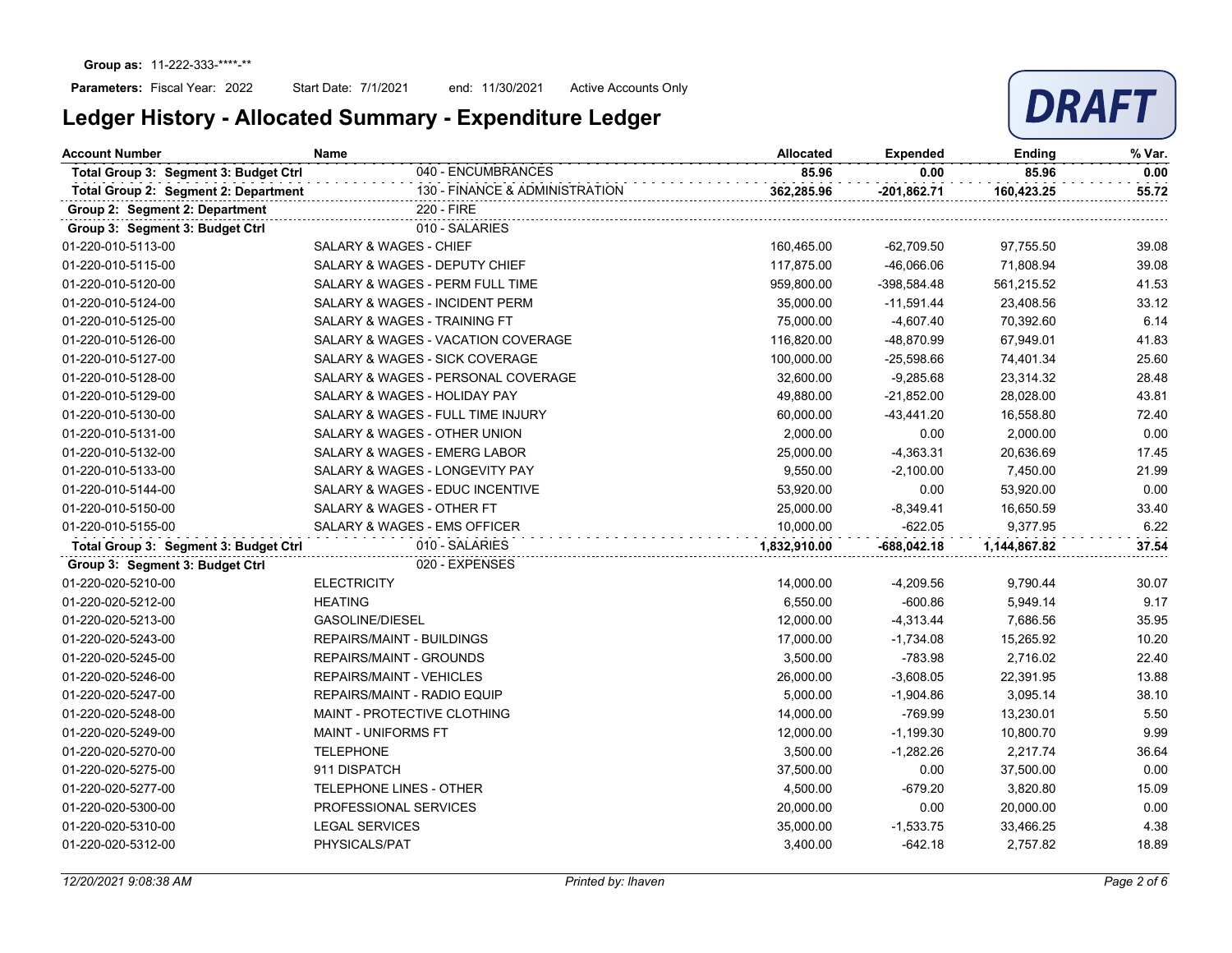

| <b>Account Number</b>                 | <b>Name</b>                                | <b>Allocated</b> | <b>Expended</b> | Ending       | % Var.   |
|---------------------------------------|--------------------------------------------|------------------|-----------------|--------------|----------|
| 01-220-020-5316-00                    | <b>CMED FEES</b>                           | 4,000.00         | $-2,095.73$     | 1,904.27     | 52.39    |
| 01-220-020-5324-00                    | AMBULANCE BILLING                          | 12,000.00        | $-3,234.71$     | 8,765.29     | 26.96    |
| 01-220-020-5343-00                    | ADMINISTRATIVE EXPENSE                     | 18,000.00        | $-2,331.40$     | 15,668.60    | 12.95    |
| 01-220-020-5420-00                    | OFFICE SUPPLIES                            | 3,500.00         | 0.00            | 3,500.00     | 0.00     |
| 01-220-020-5423-00                    | <b>FIRE/RESCUE EQUIPMENT</b>               | 10,000.00        | $-917.66$       | 9,082.34     | 9.18     |
| 01-220-020-5424-00                    | <b>BUILDING SUPPLIES</b>                   | 8.000.00         | $-1,518.05$     | 6,481.95     | 18.98    |
| 01-220-020-5427-00                    | AMBULANCE SUPPLIES/EQUIPMENT               | 38,500.00        | $-14,516.54$    | 23,983.46    | 37.71    |
| 01-220-020-5730-00                    | <b>DUES &amp; MEMBERSHIPS</b>              | 2,500.00         | $-1,000.00$     | 1,500.00     | 40.00    |
| 01-220-020-5740-00                    | TRAINING & EDUCATION                       | 22,000.00        | $-378.00$       | 21,622.00    | 1.72     |
| 01-220-020-5741-00                    | FIRE PREVENTION EDUCATION                  | 1,200.00         | $-278.94$       | 921.06       | 23.25    |
| 01-220-020-5759-00                    | <b>INFORMATION TECHNOLOGIES</b>            | 23,000.00        | $-1,826.69$     | 21,173.31    | 7.94     |
| 01-220-020-5788-00                    | MISCELLANEOUS EXPENSE                      | 1,000.00         | $-68,092.90$    | $-67,092.90$ | 6,809.29 |
| Total Group 3: Segment 3: Budget Ctrl | 020 - EXPENSES                             | 357.650.00       | $-119.452.13$   | 238.197.87   | 33.40    |
| Group 3: Segment 3: Budget Ctrl       | 040 - ENCUMBRANCES                         |                  |                 |              |          |
| 01-220-040-5790-21                    | <b>ENCUMBRANCES - FIRE</b>                 | 3,980.92         | $-3,980.92$     | 0.00         | 100.00   |
| Total Group 3: Segment 3: Budget Ctrl | 040 - ENCUMBRANCES                         | 3.980.92         | $-3.980.92$     | 0.00         | 100.00   |
| Total Group 2: Segment 2: Department  | 220 - FIRE                                 | 2,194,540.92     | $-811,475.23$   | 1,383,065.69 | 36.98    |
| Group 2: Segment 2: Department        | 424 - STREET LIGHTING                      |                  |                 |              |          |
| Group 3: Segment 3: Budget Ctrl       | 020 - EXPENSES                             |                  |                 |              |          |
| 01-424-020-5210-00                    | <b>STREET LIGHTS - ELECTRICITY</b>         | 5.100.00         | $-1,768.49$     | 3,331.51     | 34.68    |
| 01-424-020-5240-00                    | STREET LIGHTS - MAINT                      | 1,900.00         | 0.00            | 1,900.00     | 0.00     |
| Total Group 3: Segment 3: Budget Ctrl | 020 - EXPENSES                             | 7.000.00         | -1,768.49       | 5,231.51     | 25.26    |
| Group 3: Segment 3: Budget Ctrl       | 040 - ENCUMBRANCES                         |                  |                 |              |          |
| 01-424-040-5790-21                    | ENCUMBRANCES - STREET LIGHTS               | 593.38           | $-593.38$       | 0.00         | 100.00   |
| Total Group 3: Segment 3: Budget Ctrl | 040 - ENCUMBRANCES                         | 593.38           | $-593.38$       | 0.00         | 100.00   |
| Total Group 2: Segment 2: Department  | 424 - STREET LIGHTING                      | 7,593.38         | $-2,361.87$     | 5,231.51     | 31.10    |
| Group 2: Segment 2: Department        | 450 - WATER                                |                  |                 |              |          |
| Group 3: Segment 3: Budget Ctrl       | 010 - SALARIES                             |                  |                 |              |          |
| 01-450-010-5114-00                    | <b>SALARY &amp; WAGES - SUPERINTENDENT</b> | 109,180.00       | -42,668.64      | 66,511.36    | 39.08    |
| 01-450-010-5120-00                    | SALARY & WAGES - SENIOR & JUNIOR OPERATORS | 175,155.00       | $-65, 134.24$   | 110,020.76   | 37.19    |
| 01-450-010-5121-00                    | SALARY & WAGES - OFFICE MANAGER            | 63,994.00        | $-25,010.40$    | 38,983.60    | 39.08    |
| 01-450-010-5134-00                    | SALARY & WAGES - OT                        | 15,000.00        | $-4,821.72$     | 10,178.28    | 32.14    |
| 01-450-010-5140-00                    | SALARY & WAGES - ON-CALL                   | 11,700.00        | $-4,725.00$     | 6,975.00     | 40.38    |
| Total Group 3: Segment 3: Budget Ctrl | 010 - SALARIES                             | 375,029.00       | $-142,360.00$   | 232,669.00   | 37.96    |
| Group 3: Segment 3: Budget Ctrl       | 020 - EXPENSES                             |                  |                 |              |          |
| 01-450-020-5210-00                    | <b>ELECTRICITY</b>                         | 75,000.00        | $-30,213.96$    | 44,786.04    | 40.29    |
| 01-450-020-5212-00                    | <b>HEATING</b>                             | 2,500.00         | -377.07         | 2,122.93     | 15.08    |
|                                       |                                            |                  |                 |              |          |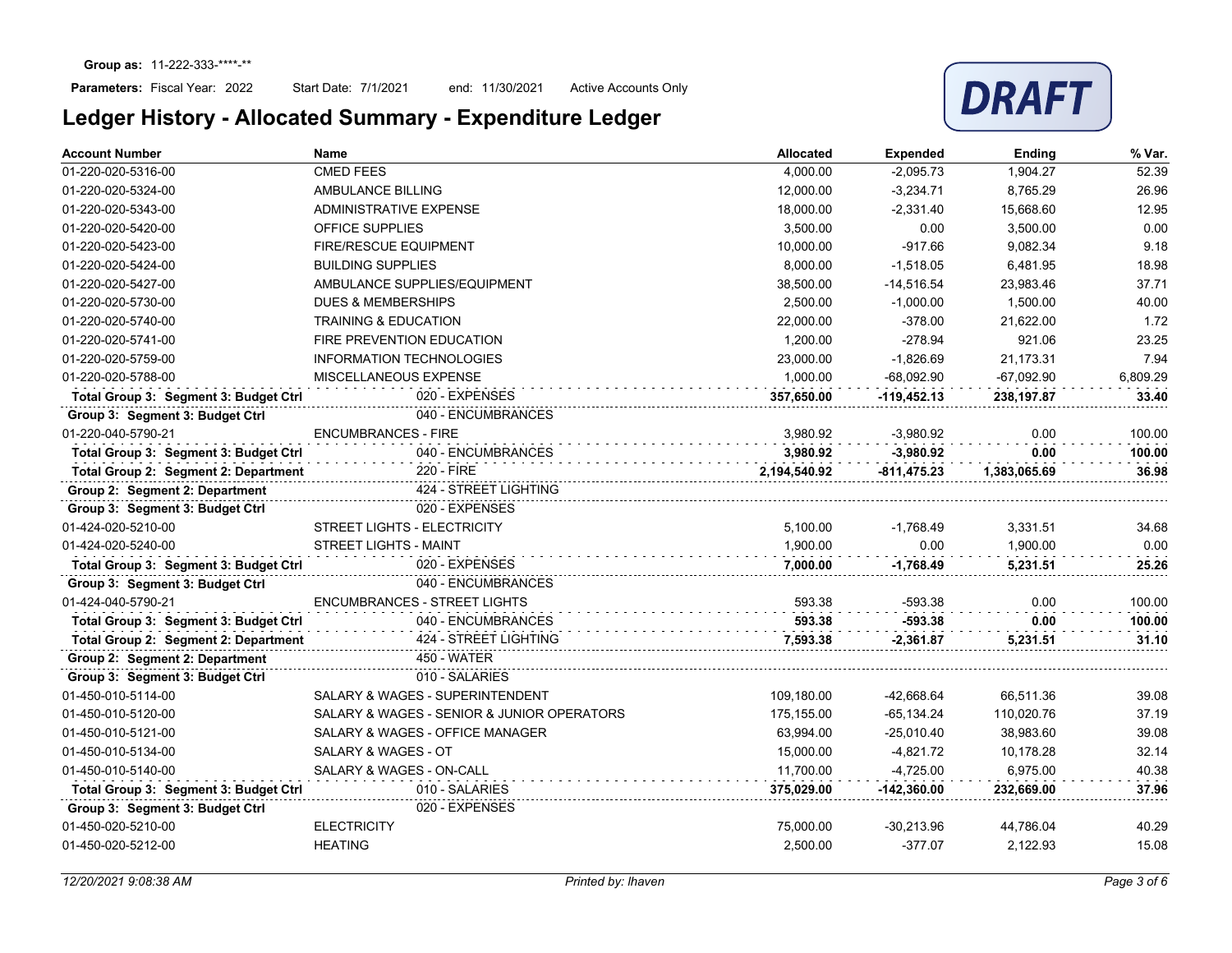

| <b>Account Number</b>                 | Name                                   | Allocated  | <b>Expended</b> | <b>Ending</b> | % Var. |
|---------------------------------------|----------------------------------------|------------|-----------------|---------------|--------|
| 01-450-020-5213-00                    | <b>GASOLINE/DIESEL</b>                 | 10,000.00  | $-3,408.78$     | 6,591.22      | 34.09  |
| 01-450-020-5214-00                    | <b>CHEMICALS</b>                       | 25,000.00  | $-6.778.82$     | 18,221.18     | 27.12  |
| 01-450-020-5241-00                    | <b>REPAIRS/MAINT - MAINS</b>           | 13,500.00  | $-16,752.50$    | $-3,252.50$   | 124.09 |
| 01-450-020-5242-00                    | REPAIRS/MAINT - STATIONS               | 40,000.00  | $-23,411.76$    | 16,588.24     | 58.53  |
| 01-450-020-5243-00                    | <b>REPAIRS/MAINT - BUILDINGS</b>       | 5,000.00   | $-383.88$       | 4,616.12      | 7.68   |
| 01-450-020-5244-00                    | REPAIRS/MAINT - TESTING                | 15,000.00  | $-2,841.50$     | 12,158.50     | 18.94  |
| 01-450-020-5245-00                    | <b>REPAIRS/MAINT - GROUNDS</b>         | 8,000.00   | $-2,377.98$     | 5,622.02      | 29.72  |
| 01-450-020-5246-00                    | <b>REPAIRS/MAINT - VEHICLES</b>        | 3,200.00   | $-1,725.83$     | 1,474.17      | 53.93  |
| 01-450-020-5249-00                    | <b>UNIFORMS</b>                        | 2,000.00   | $-808.16$       | 1,191.84      | 40.41  |
| 01-450-020-5270-00                    | <b>TELEPHONE</b>                       | 3,100.00   | $-1,070.74$     | 2,029.26      | 34.54  |
| 01-450-020-5276-00                    | <b>CONSUMPTION ASSESSMENT</b>          | 2,000.00   | 0.00            | 2,000.00      | 0.00   |
| 01-450-020-5311-00                    | <b>ENGINEERING/LEGAL</b>               | 50,000.00  | $-2,175.24$     | 47,824.76     | 4.35   |
| 01-450-020-5340-00                    | <b>LEGAL ADVERTISEMENT</b>             | 5,000.00   | 0.00            | 5,000.00      | 0.00   |
| 01-450-020-5341-00                    | <b>POSTAGE</b>                         | 7,500.00   | $-2,026.48$     | 5,473.52      | 27.02  |
| 01-450-020-5342-00                    | <b>PRINTING</b>                        | 8,000.00   | $-1,836.00$     | 6,164.00      | 22.95  |
| 01-450-020-5420-00                    | OFFICE SUPPLIES                        | 1,000.00   | $-115.54$       | 884.46        | 11.55  |
| 01-450-020-5421-00                    | <b>COMPUTER/COPY EXPENSE</b>           | 8,300.00   | $-2,354.00$     | 5,946.00      | 28.36  |
| 01-450-020-5424-00                    | <b>BUILDING SUPPLIES</b>               | 500.00     | $-64.37$        | 435.63        | 12.87  |
| 01-450-020-5425-00                    | TOOLS/HARDWARE                         | 1,500.00   | $-107.13$       | 1,392.87      | 7.14   |
| 01-450-020-5450-00                    | <b>METER REPLACEMENT</b>               | 10,000.00  | 0.00            | 10,000.00     | 0.00   |
| 01-450-020-5730-00                    | <b>DUES &amp; LICENSES</b>             | 2,650.00   | $-1,660.17$     | 989.83        | 62.65  |
| 01-450-020-5740-00                    | <b>TRAINING &amp; EDUCATION</b>        | 6,000.00   | $-417.60$       | 5,582.40      | 6.96   |
| 01-450-020-5788-00                    | MISCELLANEOUS EXPENSE                  | 1,500.00   | $-475.00$       | 1,025.00      | 31.67  |
| 01-450-020-5789-00                    | <b>SERVICE CONNECTIONS</b>             | 26,000.00  | $-10,431.83$    | 15,568.17     | 40.12  |
| Total Group 3: Segment 3: Budget Ctrl | 020 - EXPENSES                         | 332,250.00 | $-111,814.34$   | 220,435.66    | 33.65  |
| Group 3: Segment 3: Budget Ctrl       | 040 - ENCUMBRANCES                     |            |                 |               |        |
| 01-450-040-5790-21                    | <b>ENCUMBRANCES - WATER</b>            | 29.248.85  | $-8,550.40$     | 20,698.45     | 29.23  |
| Total Group 3: Segment 3: Budget Ctrl | 040 - ENCUMBRANCES                     | 29,248.85  | $-8,550.40$     | 20,698.45     | 29.23  |
| Group 3: Segment 3: Budget Ctrl       | 090 - TRANSFERS                        |            |                 |               |        |
| 01-450-090-5963-00                    | USDA MAINTENANCE RESERVE TRANSFER<br>. | 15,500.00  | 0.00            | 15,500.00     | 0.00   |
| Total Group 3: Segment 3: Budget Ctrl | 090 - TRANSFERS<br>.                   | 15,500.00  | 0.00            | 15,500.00     | 0.00   |
| Total Group 2: Segment 2: Department  | 450 - WATER                            | 752,027.85 | -262,724.74     | 489,303.11    | 34.94  |
| Group 2: Segment 2: Department        | 490 - FACILITIES MAINTENANCE           |            |                 |               |        |
| Group 3: Segment 3: Budget Ctrl       | 010 - SALARIES                         |            |                 |               |        |
| 01-490-010-5160-00                    | SALARY & WAGES - PART TIME             | 3,759.00   | $-1,691.20$     | 2,067.80      | 44.99  |
| Total Group 3: Segment 3: Budget Ctrl | 010 - SALARIES                         | 3,759.00   | $-1,691.20$     | 2.067.80      | 44.99  |
| Group 3: Segment 3: Budget Ctrl       | 020 - EXPENSES                         |            |                 |               |        |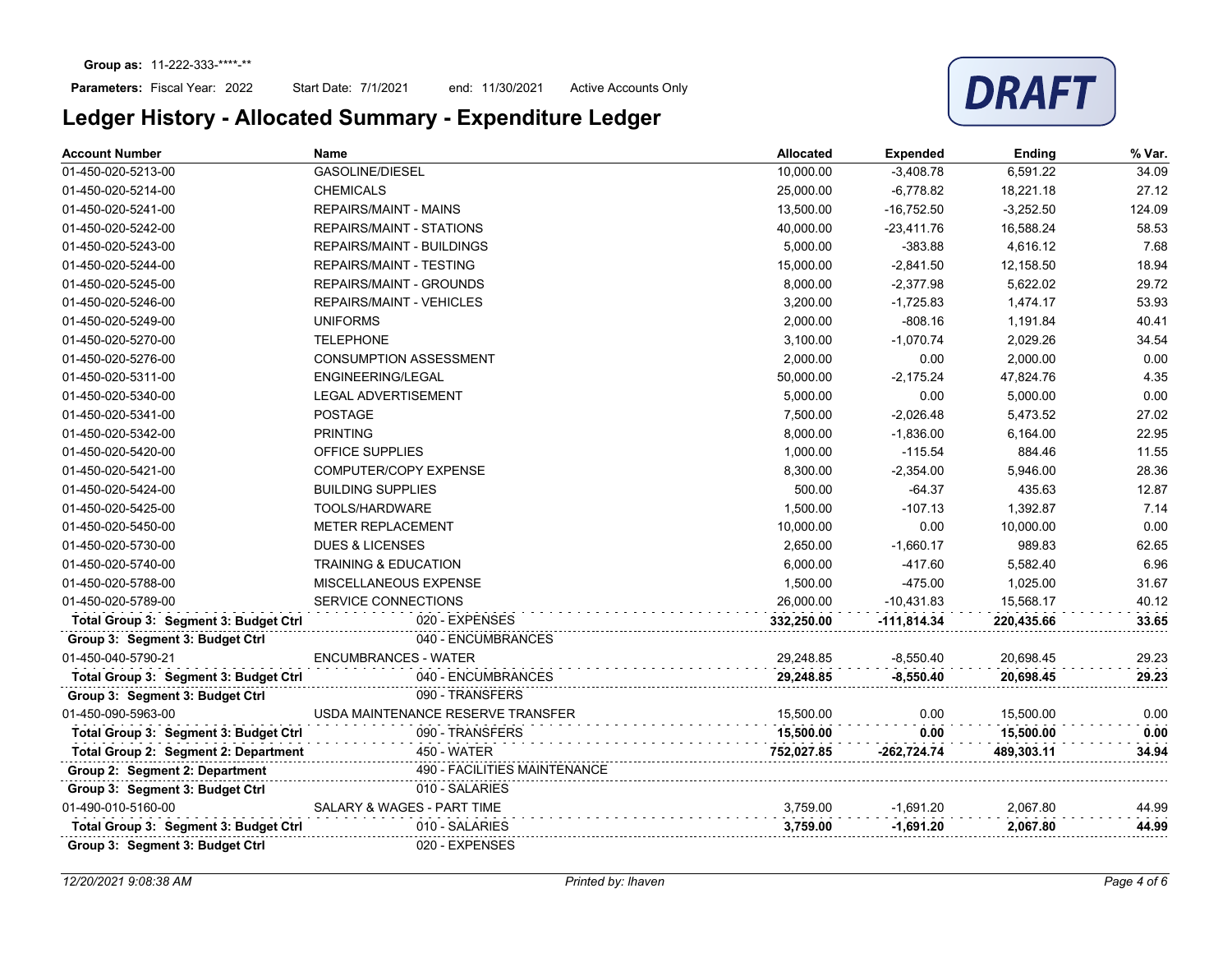## Parameters: Fiscal Year: 2022

Start Date: 7/1/2021 end: 11/30/2021 Active Accounts Only

| Ledger History - Allocated Summary - Expenditure Ledger |  |
|---------------------------------------------------------|--|
|---------------------------------------------------------|--|

| <b>Account Number</b>                 | <b>Name</b>                           | <b>Allocated</b> | <b>Expended</b> | <b>Ending</b> | % Var. |
|---------------------------------------|---------------------------------------|------------------|-----------------|---------------|--------|
| 01-490-020-5210-00                    | <b>ELECTRICITY</b>                    | 2,000.00         | $-560.90$       | 1,439.10      | 28.05  |
| 01-490-020-5211-00                    | <b>WATER</b>                          | 400.00           | $-50.00$        | 350.00        | 12.50  |
| 01-490-020-5212-00                    | <b>HEAT - OIL/GAS</b>                 | 2,400.00         | $-59.34$        | 2,340.66      | 2.47   |
| 01-490-020-5243-00                    | REPAIRS/MAINT - BUILDINGS             | 7,000.00         | $-387.20$       | 6,612.80      | 5.53   |
| 01-490-020-5245-00                    | <b>REPAIRS/MAINT - GROUNDS</b>        | 5,000.00         | $-1,153.00$     | 3,847.00      | 23.06  |
| 01-490-020-5251-00                    | REPAIRS/MAINT - HVAC                  | 500.00           | $-1,168.30$     | $-668.30$     | 233.66 |
| 01-490-020-5270-00                    | <b>TELEPHONE</b>                      | 1.700.00         | $-720.13$       | 979.87        | 42.36  |
| 01-490-020-5273-00                    | <b>ALARM SERVICE</b>                  | 425.00           | $-725.00$       | $-300.00$     | 170.59 |
| 01-490-020-5424-00                    | <b>BUILDING SUPPLIES</b>              | 200.00           | 0.00            | 200.00        | 0.00   |
| 01-490-020-5426-00                    | <b>CUSTODIAL SUPPLIES</b>             | 300.00           | 0.00            | 300.00        | 0.00   |
| 01-490-020-5788-00                    | MISCELLANEOUS EXPENSE                 | 100.00           | $-1.67$         | 98.33         | 1.67   |
| Total Group 3: Segment 3: Budget Ctrl | 020 - EXPENSES                        | 20,025.00        | $-4,825.54$     | 15,199.46     | 24.10  |
| Group 3: Segment 3: Budget Ctrl       | 040 - ENCUMBRANCES                    |                  |                 |               |        |
| 01-490-040-5790-21                    | ENCUMBRANCES - PUBLIC BUILDINGS       | 279.00           | $-279.00$       | 0.00          | 100.00 |
| Total Group 3: Segment 3: Budget Ctrl | 040 - ENCUMBRANCES                    | 279.00           | $-279.00$       | 0.00          | 100.00 |
| Total Group 2: Segment 2: Department  | 490 - FACILITIES MAINTENANCE          | 24,063.00        | $-6,795.74$     | 17,267.26     | 28.24  |
| Group 2: Segment 2: Department        | 610 - PUBLIC LIBRARY                  |                  |                 |               |        |
| Group 3: Segment 3: Budget Ctrl       | 020 - EXPENSES                        |                  |                 |               |        |
| 01-610-020-5766-00                    | <b>LIBRARY FUNDING</b>                | 24,255.00        | $-24,255.00$    | 0.00          | 100.00 |
| Total Group 3: Segment 3: Budget Ctrl | 020 - EXPENSES                        | 24,255.00        | $-24,255.00$    | 0.00          | 100.00 |
| Total Group 2: Segment 2: Department  | 610 - PUBLIC LIBRARY                  | 24,255.00        | -24,255.00      | 0.00          | 100.00 |
| Group 2: Segment 2: Department        | 710 - DEBT SERVICE                    |                  |                 |               |        |
| Group 3: Segment 3: Budget Ctrl       | 020 - EXPENSES                        |                  |                 |               |        |
| 01-710-020-5910-00                    | LONG TERM DEBT - PRINCIPAL            | 0.00             | 0.00            | 0.00          | 0.00   |
| 01-710-020-5911-00                    | LONG TERM DEBT-PRINCIPAL -USDA        | 52,632.00        | 0.00            | 52,632.00     | 0.00   |
| 01-710-020-5912-00                    | LONG TERM DEBT - PRINCIPAL (new note) | 230,000.00       | $-230,000.00$   | 0.00          | 100.00 |
| 01-710-020-5915-00                    | LONG TERM DEBT - INTEREST             | 73,000.00        | $-72,900.00$    | 100.00        | 99.86  |
| 01-710-020-5916-00                    | LONG TERM DEBT-INTEREST - USDA        | 40,263.00        | 0.00            | 40,263.00     | 0.00   |
| 01-710-020-5920-00                    | SHORT-TERM DEBT - PRINCIPAL           | $-500.00$        | 0.00            | $-500.00$     | 0.00   |
| 01-710-020-5925-00                    | SHORT TERM INTEREST - NOTES           | 0.00             | 0.00            | 0.00          | 0.00   |
| 01-710-020-5926-00                    | SHORT TERM INTEREST - ABATEMENTS      | 50.00            | 0.00            | 50.00         | 0.00   |
| Total Group 3: Segment 3: Budget Ctrl | 020 - EXPENSES                        | 395,445.00       | $-302,900.00$   | 92,545.00     | 76.60  |
| Total Group 2: Segment 2: Department  | 710 - DEBT SERVICE                    | 395,445.00       | $-302,900.00$   | 92,545.00     | 76.60  |
| Group 2: Segment 2: Department        | 910 - EMPLOYEE BENEFITS               |                  |                 |               |        |
| Group 3: Segment 3: Budget Ctrl       | 020 - EXPENSES                        |                  |                 |               |        |
| 01-910-020-5753-00                    | <b>INSURANCE - HEALTH</b>             | 323,000.00       | $-121,921.15$   | 201,078.85    | 37.75  |
| 01-910-020-5754-00                    | <b>INSURANCE - LIFE</b>               | 500.00           | $-216.32$       | 283.68        | 43.26  |